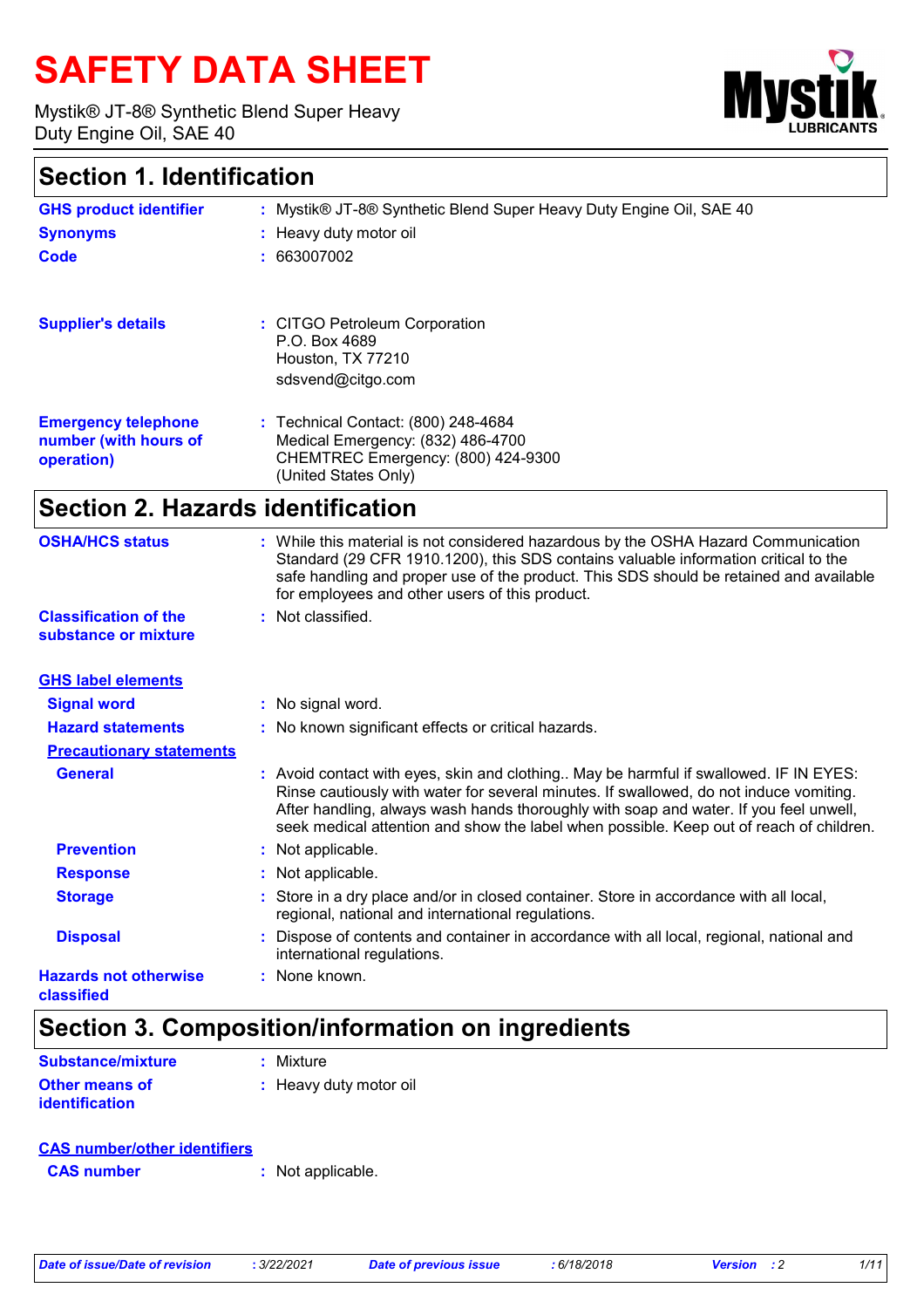### **Section 3. Composition/information on ingredients**

| <b>Ingredient name</b>                                    | $\frac{9}{6}$ | <b>CAS number</b> |
|-----------------------------------------------------------|---------------|-------------------|
| Distillates (petroleum), hydrotreated heavy paraffinic    | l≥90          | 64742-54-7        |
| Distillates (petroleum), solvent-refined heavy paraffinic | l≤3           | 64741-88-4        |
| Distillates (petroleum), solvent-dewaxed heavy paraffinic | צ≥            | 64742-65-0        |

Any concentration shown as a range is to protect confidentiality or is due to process variation.

**There are no additional ingredients present which, within the current knowledge of the supplier and in the concentrations applicable, are classified as hazardous to health or the environment and hence require reporting in this section.**

**Occupational exposure limits, if available, are listed in Section 8.**

### **Section 4. First aid measures**

#### **Description of necessary first aid measures**

| <b>Eye contact</b>  | : Immediately flush eyes with plenty of water, occasionally lifting the upper and lower<br>eyelids. Check for and remove any contact lenses. Get medical attention if irritation<br>occurs.                                            |
|---------------------|----------------------------------------------------------------------------------------------------------------------------------------------------------------------------------------------------------------------------------------|
| <b>Inhalation</b>   | : Remove victim to fresh air and keep at rest in a position comfortable for breathing. Get<br>medical attention if symptoms occur.                                                                                                     |
| <b>Skin contact</b> | : Flush contaminated skin with plenty of water. Remove contaminated clothing and<br>shoes. Get medical attention if symptoms occur.                                                                                                    |
| <b>Ingestion</b>    | : Wash out mouth with water. Remove victim to fresh air and keep at rest in a position<br>comfortable for breathing. Do not induce vomiting unless directed to do so by medical<br>personnel. Get medical attention if symptoms occur. |

#### **Most important symptoms/effects, acute and delayed**

#### **Potential acute health effects**

| <b>Eye contact</b>           | : No known significant effects or critical hazards. |
|------------------------------|-----------------------------------------------------|
| <b>Inhalation</b>            | : No known significant effects or critical hazards. |
| <b>Skin contact</b>          | : No known significant effects or critical hazards. |
| <b>Ingestion</b>             | : No known significant effects or critical hazards. |
| Over-exposure signs/symptoms |                                                     |
| <b>Eye contact</b>           | : No specific data.                                 |
| <b>Inhalation</b>            | : No specific data.                                 |
| <b>Skin contact</b>          | : No specific data.                                 |
| <b>Ingestion</b>             | No specific data.                                   |

#### **Indication of immediate medical attention and special treatment needed, if necessary**

| <b>Notes to physician</b>         | : Treat symptomatically. Contact poison treatment specialist immediately if large<br>quantities have been ingested or inhaled. |
|-----------------------------------|--------------------------------------------------------------------------------------------------------------------------------|
| <b>Specific treatments</b>        | : Treat symptomatically and supportively.                                                                                      |
| <b>Protection of first-aiders</b> | : No action shall be taken involving any personal risk or without suitable training.                                           |

#### **See toxicological information (Section 11)**

### **Section 5. Fire-fighting measures**

| <b>Extinguishing media</b>             |                                                                 |
|----------------------------------------|-----------------------------------------------------------------|
| <b>Suitable extinguishing</b><br>media | : Use an extinguishing agent suitable for the surrounding fire. |
| Unsuitable extinguishing<br>media      | : None known.                                                   |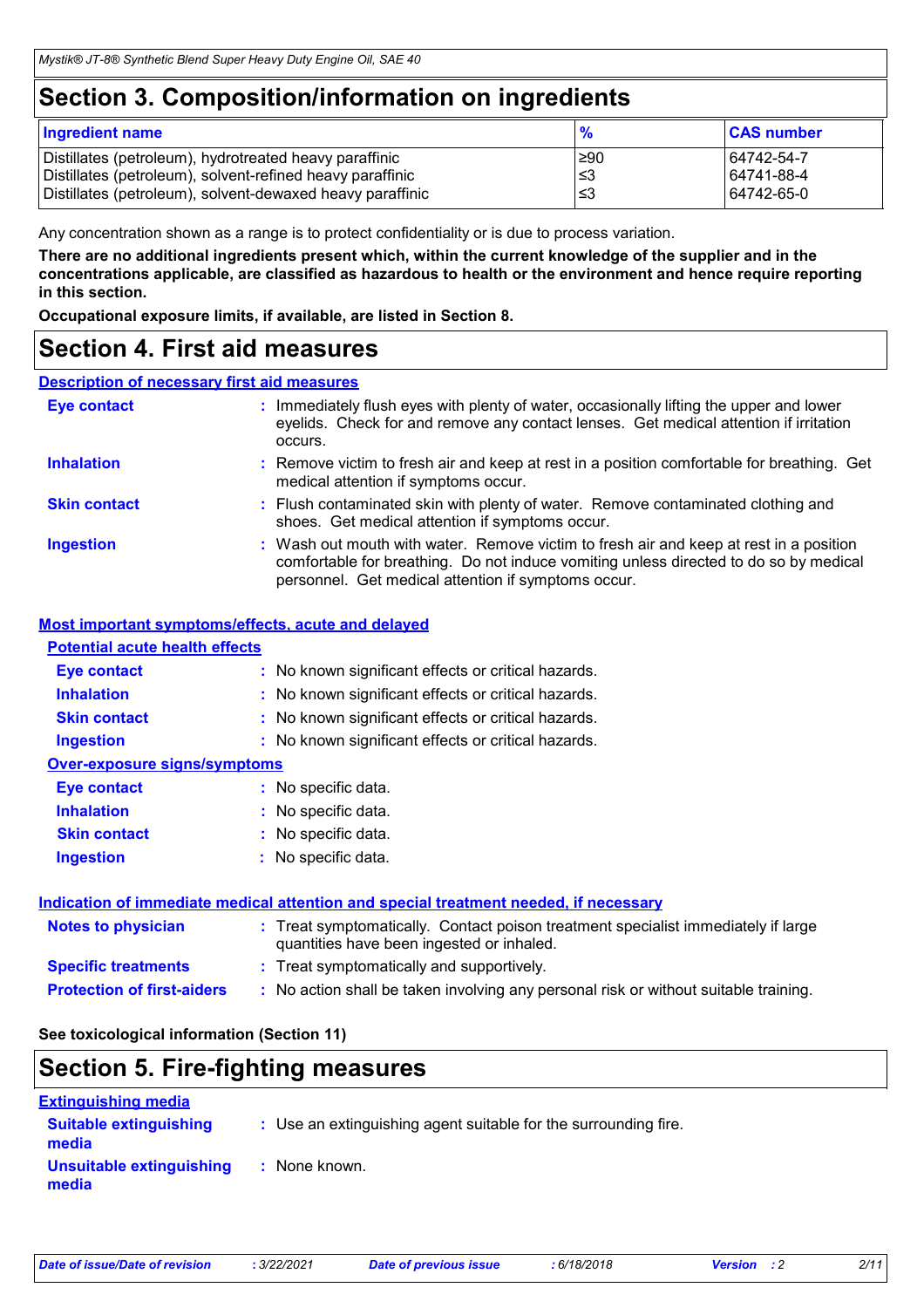### **Section 5. Fire-fighting measures**

| <b>Specific hazards arising</b><br>from the chemical     | : In a fire or if heated, a pressure increase will occur and the container may burst.                                                                                                               |
|----------------------------------------------------------|-----------------------------------------------------------------------------------------------------------------------------------------------------------------------------------------------------|
| <b>Hazardous thermal</b><br>decomposition products       | Decomposition products may include the following materials:<br>carbon dioxide<br>carbon monoxide<br>sulfur oxides<br>phosphorus oxides<br>metal oxide/oxides                                        |
| <b>Special protective actions</b><br>for fire-fighters   | : Promptly isolate the scene by removing all persons from the vicinity of the incident if<br>there is a fire. No action shall be taken involving any personal risk or without suitable<br>training. |
| <b>Special protective</b><br>equipment for fire-fighters | : Fire-fighters should wear appropriate protective equipment and self-contained breathing<br>apparatus (SCBA) with a full face-piece operated in positive pressure mode.                            |

### **Section 6. Accidental release measures**

#### **Environmental precautions Personal precautions, protective equipment and emergency procedures :** Avoid dispersal of spilled material and runoff and contact with soil, waterways, drains **:** No action shall be taken involving any personal risk or without suitable training. Evacuate surrounding areas. Keep unnecessary and unprotected personnel from entering. Do not touch or walk through spilled material. Put on appropriate personal protective equipment. and sewers. Inform the relevant authorities if the product has caused environmental pollution (sewers, waterways, soil or air). Stop leak if without risk. Move containers from spill area. Dilute with water and mop up if water-soluble. Alternatively, or if water-insoluble, absorb with an inert dry material and place in an appropriate waste disposal container. Dispose of via a licensed waste **Small spill : Methods and materials for containment and cleaning up For non-emergency personnel For emergency responders :** If specialized clothing is required to deal with the spillage, take note of any information in Section 8 on suitable and unsuitable materials. See also the information in "For nonemergency personnel".

|             | disposal contractor.                                                                                                                                                                                                                                                                                                                                                                                                                                                                                                                                                                       |
|-------------|--------------------------------------------------------------------------------------------------------------------------------------------------------------------------------------------------------------------------------------------------------------------------------------------------------------------------------------------------------------------------------------------------------------------------------------------------------------------------------------------------------------------------------------------------------------------------------------------|
| Large spill | : Stop leak if without risk. Move containers from spill area. Prevent entry into sewers,<br>water courses, basements or confined areas. Wash spillages into an effluent treatment<br>plant or proceed as follows. Contain and collect spillage with non-combustible,<br>absorbent material e.g. sand, earth, vermiculite or diatomaceous earth and place in<br>container for disposal according to local regulations (see Section 13). Dispose of via a<br>licensed waste disposal contractor. Note: see Section 1 for emergency contact<br>information and Section 13 for waste disposal. |
|             |                                                                                                                                                                                                                                                                                                                                                                                                                                                                                                                                                                                            |

### **Section 7. Handling and storage**

#### **Precautions for safe handling**

| <b>Protective measures</b>                       | : Put on appropriate personal protective equipment (see Section 8).                                                                                                                                                                                                                                                                                           |
|--------------------------------------------------|---------------------------------------------------------------------------------------------------------------------------------------------------------------------------------------------------------------------------------------------------------------------------------------------------------------------------------------------------------------|
| <b>Advice on general</b><br>occupational hygiene | : Eating, drinking and smoking should be prohibited in areas where this material is<br>handled, stored and processed. Workers should wash hands and face before eating,<br>drinking and smoking. Remove contaminated clothing and protective equipment before<br>entering eating areas. See also Section 8 for additional information on hygiene<br>measures. |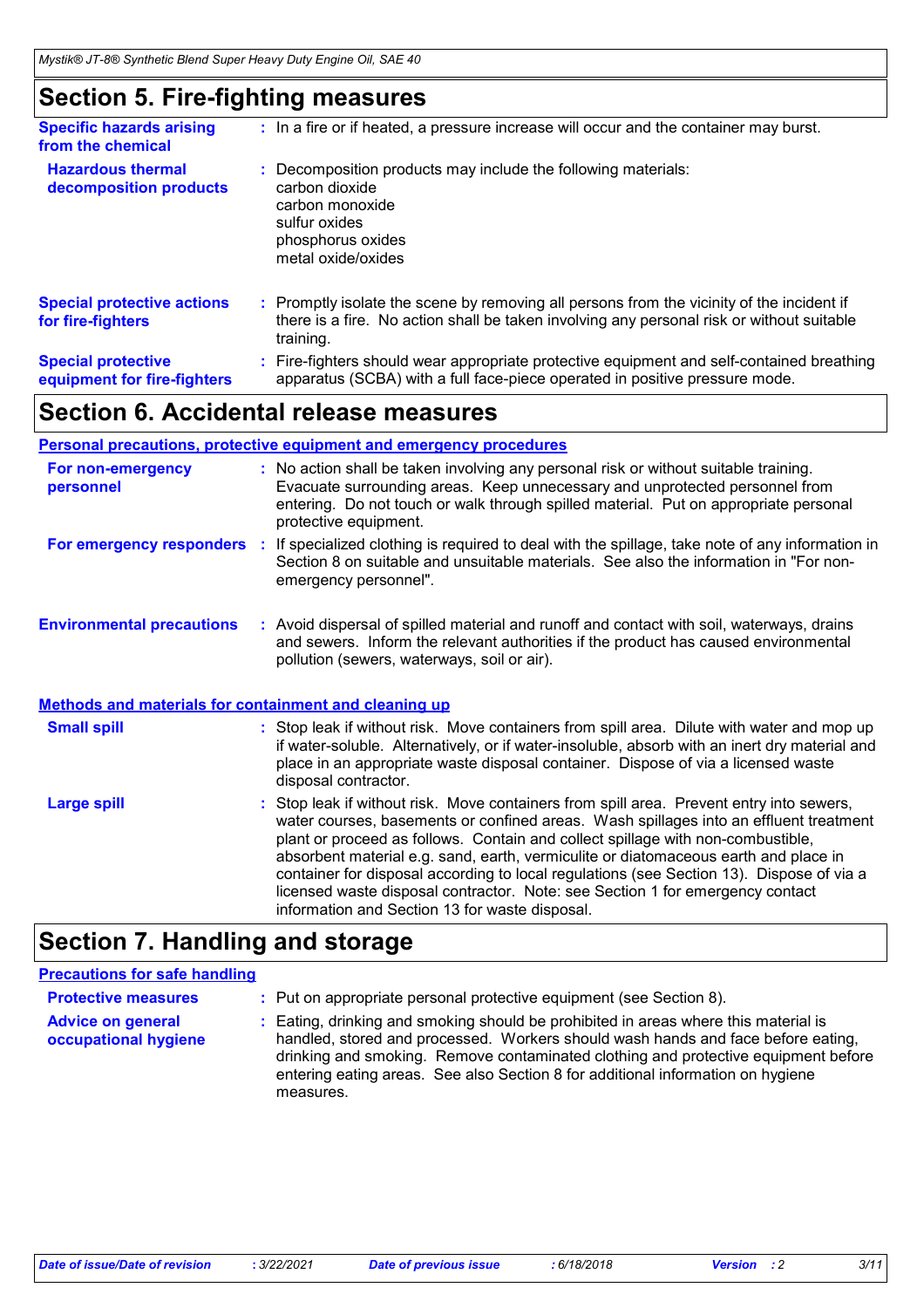### **Section 7. Handling and storage**

| <b>Conditions for safe storage,</b><br>including any<br><b>incompatibilities</b> | Store in accordance with local regulations. Store in original container protected from<br>direct sunlight in a dry, cool and well-ventilated area, away from incompatible materials<br>(see Section 10) and food and drink. Keep container tightly closed and sealed until<br>ready for use. Containers that have been opened must be carefully resealed and kept<br>upright to prevent leakage. Do not store in unlabeled containers. Use appropriate<br>containment to avoid environmental contamination. See Section 10 for incompatible<br>materials before handling or use. |
|----------------------------------------------------------------------------------|----------------------------------------------------------------------------------------------------------------------------------------------------------------------------------------------------------------------------------------------------------------------------------------------------------------------------------------------------------------------------------------------------------------------------------------------------------------------------------------------------------------------------------------------------------------------------------|
|                                                                                  | Bulk Storage Conditions: Maintain all storage tanks in accordance with applicable<br>regulations. Use necessary controls to monitor tank inventories. Inspect all storage<br>tanks on a periodic basis. Test tanks and associated piping for tightness. Maintain the<br>automatic leak detection devices to assure proper working condition.                                                                                                                                                                                                                                     |

## **Section 8. Exposure controls/personal protection**

| <b>Control parameters</b>                                 |                                                        |                                                                                                                                                                                                                                                                                                                                               |
|-----------------------------------------------------------|--------------------------------------------------------|-----------------------------------------------------------------------------------------------------------------------------------------------------------------------------------------------------------------------------------------------------------------------------------------------------------------------------------------------|
| <b>Occupational exposure limits</b>                       |                                                        |                                                                                                                                                                                                                                                                                                                                               |
| Distillates (petroleum), hydrotreated heavy paraffinic    |                                                        | ACGIH TLV (United States, 3/2019).<br>TWA: 5 mg/m <sup>3</sup> 8 hours. Form: Inhalable<br>fraction<br>OSHA PEL (United States, 5/2018).<br>TWA: 5 mg/m <sup>3</sup> 8 hours.<br>NIOSH REL (United States, 10/2016).<br>TWA: 5 mg/m <sup>3</sup> 10 hours. Form: Mist<br>STEL: 10 mg/m <sup>3</sup> 15 minutes. Form: Mist                    |
| Distillates (petroleum), solvent-refined heavy paraffinic |                                                        | ACGIH TLV (United States, 3/2019).<br>TWA: 5 mg/m <sup>3</sup> 8 hours. Form: Inhalable<br>fraction<br>OSHA PEL (United States, 5/2018).<br>TWA: 5 mg/m <sup>3</sup> 8 hours.<br>NIOSH REL (United States, 10/2016).<br>TWA: 5 mg/m <sup>3</sup> 10 hours. Form: Mist<br>STEL: 10 mg/m <sup>3</sup> 15 minutes. Form: Mist                    |
| Distillates (petroleum), solvent-dewaxed heavy paraffinic |                                                        | ACGIH TLV (United States, 3/2019).<br>TWA: 5 mg/m <sup>3</sup> 8 hours. Form: Inhalable<br>fraction<br>OSHA PEL (United States, 5/2018).<br>TWA: 5 mg/m <sup>3</sup> 8 hours.<br>NIOSH REL (United States, 10/2016).<br>TWA: 5 mg/m <sup>3</sup> 10 hours. Form: Mist<br>STEL: 10 mg/m <sup>3</sup> 15 minutes. Form: Mist                    |
| <b>Appropriate engineering</b><br><b>controls</b>         | contaminants.                                          | : Good general ventilation should be sufficient to control worker exposure to airborne                                                                                                                                                                                                                                                        |
| <b>Environmental exposure</b><br>controls                 | be necessary to reduce emissions to acceptable levels. | : Emissions from ventilation or work process equipment should be checked to ensure<br>they comply with the requirements of environmental protection legislation. In some<br>cases, vapor controls, filters or engineering modifications to the process equipment will                                                                         |
| <b>Individual protection measures</b>                     |                                                        |                                                                                                                                                                                                                                                                                                                                               |
| <b>Hygiene measures</b>                                   | showers are close to the workstation location.         | Wash hands, forearms and face thoroughly after handling chemical products, before<br>eating, smoking and using the lavatory and at the end of the working period.<br>Appropriate techniques should be used to remove potentially contaminated clothing.<br>Wash contaminated clothing before reusing. Ensure that eyewash stations and safety |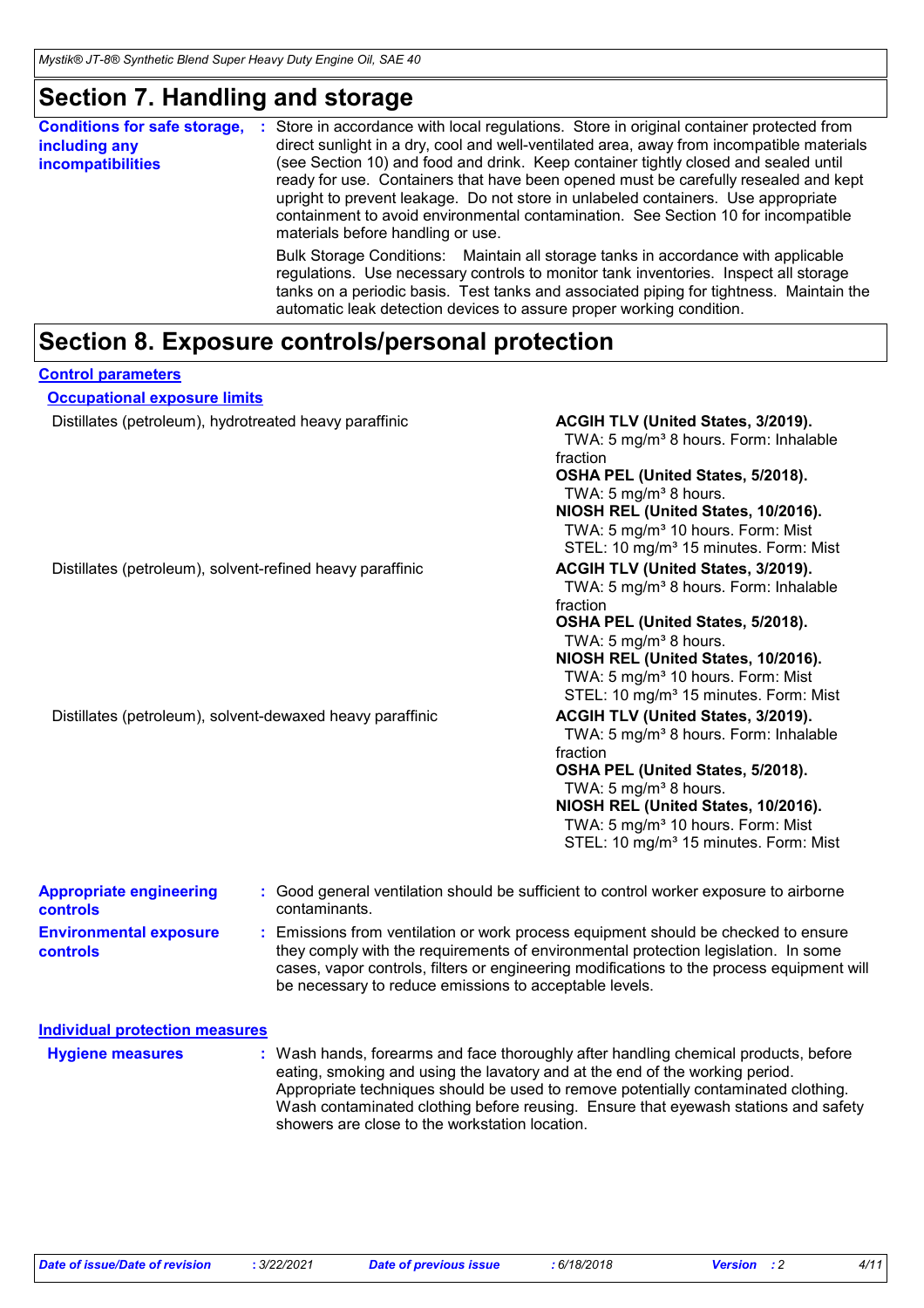### **Section 8. Exposure controls/personal protection**

| <b>Eye/face protection</b>    | : Safety glasses equipped with side shields are recommended as minimum protection in<br>industrial settings. If contact is possible, the following protection should be worn, unless<br>the assessment indicates a higher degree of protection: chemical splash goggles.<br>Safety eyewear complying with an approved standard should be used when a risk<br>assessment indicates this is necessary to avoid exposure to liquid splashes, mists,<br>gases or dusts. If inhalation hazards exist, a full-face respirator may be required<br>instead. |
|-------------------------------|-----------------------------------------------------------------------------------------------------------------------------------------------------------------------------------------------------------------------------------------------------------------------------------------------------------------------------------------------------------------------------------------------------------------------------------------------------------------------------------------------------------------------------------------------------|
| <b>Skin protection</b>        |                                                                                                                                                                                                                                                                                                                                                                                                                                                                                                                                                     |
| <b>Hand protection</b>        | : Chemical-resistant gloves complying with an approved standard should be worn at all<br>times when handling chemical products if a risk assessment indicates this is necessary.                                                                                                                                                                                                                                                                                                                                                                    |
| <b>Body protection</b>        | : Personal protective equipment for the body should be selected based on the task being<br>performed and the risks involved and should be approved by a specialist before<br>handling this product.                                                                                                                                                                                                                                                                                                                                                 |
| <b>Other skin protection</b>  | : Avoid skin contact with liquid. Appropriate footwear and any additional skin protection<br>measures should be selected based on the task being performed and the risks involved<br>and should be approved by a specialist before handling this product. Leather boots are<br>not protective for liquid contact.                                                                                                                                                                                                                                   |
| <b>Respiratory protection</b> | : Avoid inhalation of gases, vapors, mists or dusts. Use a properly fitted, air-purifying or<br>supplied-air respirator complying with an approved standard if a risk assessment<br>indicates this is necessary. Respirator selection must be based on known or anticipated<br>exposure levels, the hazards of the product and the safe working limits of the selected<br>respirator.                                                                                                                                                               |

### **Section 9. Physical and chemical properties**

| <b>Appearance</b>                               |                                                                                                    |
|-------------------------------------------------|----------------------------------------------------------------------------------------------------|
| <b>Physical state</b>                           | $:$ Liquid.                                                                                        |
| Color                                           | $:$ Amber to dark amber                                                                            |
| Odor                                            | Mild petroleum odor                                                                                |
| pH                                              | : Not available.                                                                                   |
| <b>Boiling point</b>                            | $:$ Not available.                                                                                 |
| <b>Flash point</b>                              | Closed cup: 218°C (424.4°F) [Pensky-Martens (ASTM D-93)]<br>Open cup: 252°C (485.6°F) [Cleveland.] |
| <b>Evaporation rate</b>                         | $:$ <1 (n-butyl acetate. = 1)                                                                      |
| Lower and upper explosive<br>(flammable) limits | : Not available.                                                                                   |
| <b>Vapor pressure</b>                           | $:$ <0.0013 kPa (<0.01 mm Hg) [room temperature]                                                   |
| <b>Vapor density</b>                            | : $>1$ [Air = 1]                                                                                   |
| <b>Relative density</b>                         | : 0.88                                                                                             |
| <b>Density Ibs/gal</b>                          | $:$ Estimated 7.34 lbs/gal                                                                         |
| Density gm/cm <sup>3</sup>                      | : Not available.                                                                                   |
| <b>Gravity, <sup>o</sup>API</b>                 | $:$ Estimated 29 $@$ 60 F                                                                          |
| <b>Solubility</b>                               | Insoluble in the following materials: cold water.                                                  |
| Flow time (ISO 2431)                            | : Not available.                                                                                   |
| <b>Viscosity</b>                                | Kinematic (40°C (104°F)): 1.21 cm <sup>2</sup> /s (121 cSt)                                        |
| <b>Viscosity SUS</b>                            | Estimated 561 SUS @104 F                                                                           |

### **Section 10. Stability and reactivity**

| <b>Reactivity</b>                                   |             | : Not expected to be Explosive, Self-Reactive, Self-Heating, or an Organic Peroxide<br>under US GHS Definition(s). |             |                    |      |
|-----------------------------------------------------|-------------|--------------------------------------------------------------------------------------------------------------------|-------------|--------------------|------|
| <b>Chemical stability</b>                           |             | : The product is stable.                                                                                           |             |                    |      |
| <b>Possibility of hazardous</b><br><b>reactions</b> |             | : Under normal conditions of storage and use, hazardous reactions will not occur.                                  |             |                    |      |
| Date of issue/Date of revision                      | : 3/22/2021 | <b>Date of previous issue</b>                                                                                      | : 6/18/2018 | <b>Version</b> : 2 | 5/11 |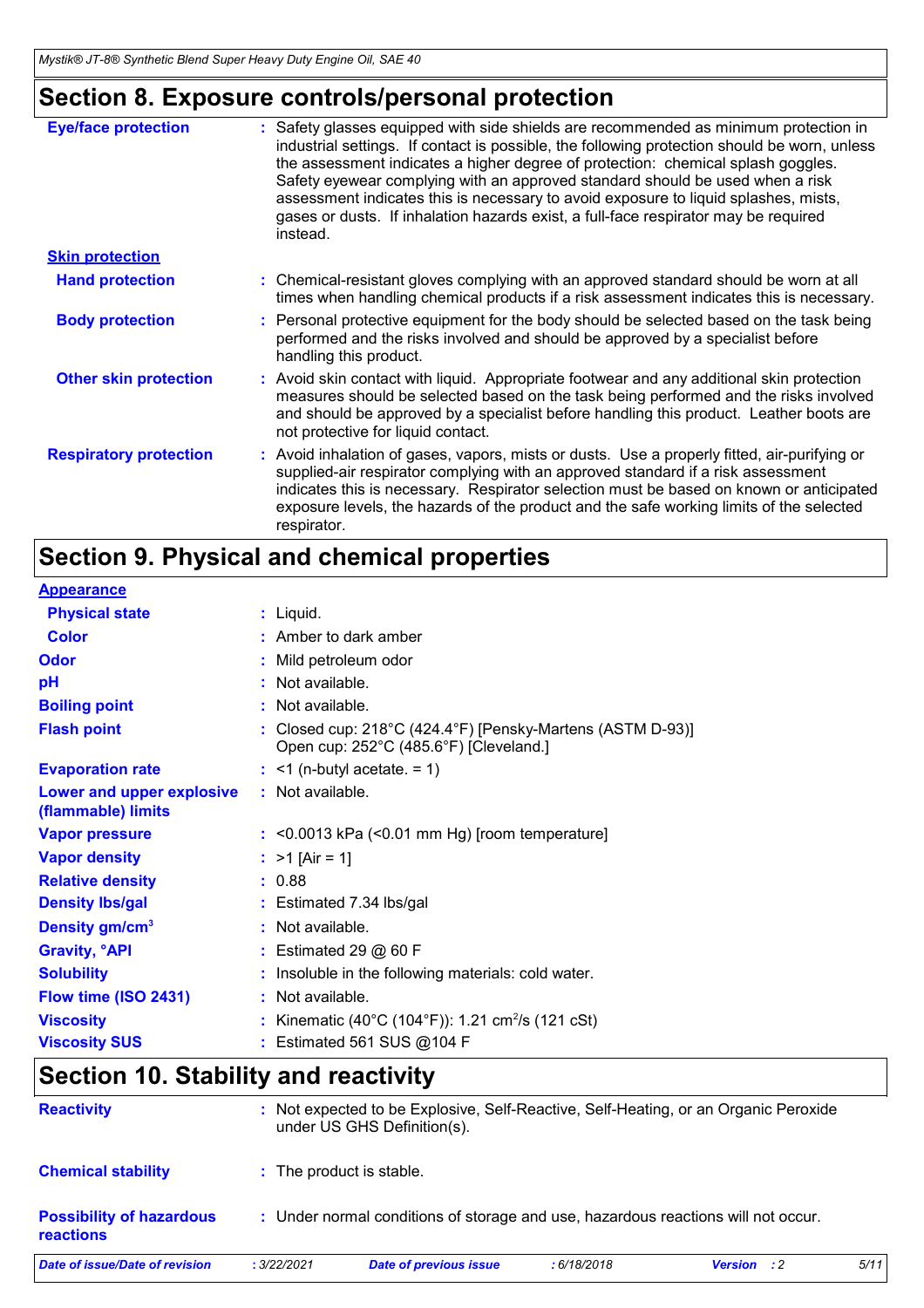### **Section 10. Stability and reactivity**

| <b>Conditions to avoid</b>     | : No specific data.      |
|--------------------------------|--------------------------|
| <b>Incompatible materials</b>  | : No specific data.      |
| <b>Hazardous decomposition</b> | : Under normal condition |

**Hazardous decomposition products** ditions of storage and use, hazardous decomposition products should not be produced. **:**

### **Section 11. Toxicological information**

#### **Acute toxicity Information on toxicological effects**

| <b>Product/ingredient name</b>                                  | <b>Result</b> | <b>Species</b> | <b>Dose</b> | <b>Exposure</b> |
|-----------------------------------------------------------------|---------------|----------------|-------------|-----------------|
| Distillates (petroleum),<br>hydrotreated heavy paraffinic       | LD50 Dermal   | Rat            | >5000 mg/kg |                 |
|                                                                 | ILD50 Oral    | Rat            | >5000 mg/kg |                 |
| Distillates (petroleum),<br>solvent-refined heavy<br>paraffinic | ILD50 Dermal  | Rabbit         | 2000 mg/kg  |                 |
|                                                                 | LD50 Oral     | Rat            | 5000 mg/kg  |                 |
| Distillates (petroleum),<br>solvent-dewaxed heavy<br>paraffinic | ILD50 Dermal  | Rabbit         | >5000 mg/kg |                 |
|                                                                 | LD50 Oral     | Rat            | >5000 mg/kg |                 |

**Conclusion/Summary : Distillates (petroleum), hydrotreated heavy paraffinic**: Mineral oil mists derived from highly refined oils are reported to have low acute and sub-acute toxicities in animals. Effects from single and short-term repeated exposures to high concentrations of mineral oil mists well above applicable workplace exposure levels include lung inflammatory reaction, lipoid granuloma formation and lipoid pneumonia. In acute and sub-acute studies involving exposures to lower concentrations of mineral oil mists at or near current work place exposure levels produced no significant toxicological effects. **Distillates (petroleum), solvent-refined heavy paraffinic**: Mineral oil mists derived from highly refined oils are reported to have low acute and sub-acute toxicities in animals. Effects from single and short-term repeated exposures to high concentrations of mineral oil mists well above applicable workplace exposure levels include lung inflammatory reaction, lipoid granuloma formation and lipoid pneumonia. In acute and sub-acute studies involving exposures to lower concentrations of mineral oil mists at or near current work place exposure levels produced no significant toxicological effects. **Distillates (petroleum), solvent-dewaxed heavy paraffinic**: Mineral oil mists derived from highly refined oils are reported to have low acute and sub-acute toxicities in animals. Effects from single and short-term repeated exposures to high concentrations of mineral oil mists well above applicable workplace exposure levels include lung inflammatory reaction, lipoid granuloma formation and lipoid pneumonia. In acute and sub-acute studies involving exposures to lower concentrations of mineral oil mists at or near current work place exposure levels produced no significant toxicological effects.

| <b>Irritation/Corrosion</b> |                                         |  |
|-----------------------------|-----------------------------------------|--|
| Not available.              |                                         |  |
| <b>Skin</b>                 | : No additional information.            |  |
| <b>Eyes</b>                 | $\therefore$ No additional information. |  |
| <b>Respiratory</b>          | $\therefore$ No additional information. |  |
| <b>Sensitization</b>        |                                         |  |
| Not available.              |                                         |  |
| <b>Skin</b>                 | $\therefore$ No additional information. |  |
| <b>Respiratory</b>          | $\therefore$ No additional information. |  |
| <b>Mutagenicity</b>         |                                         |  |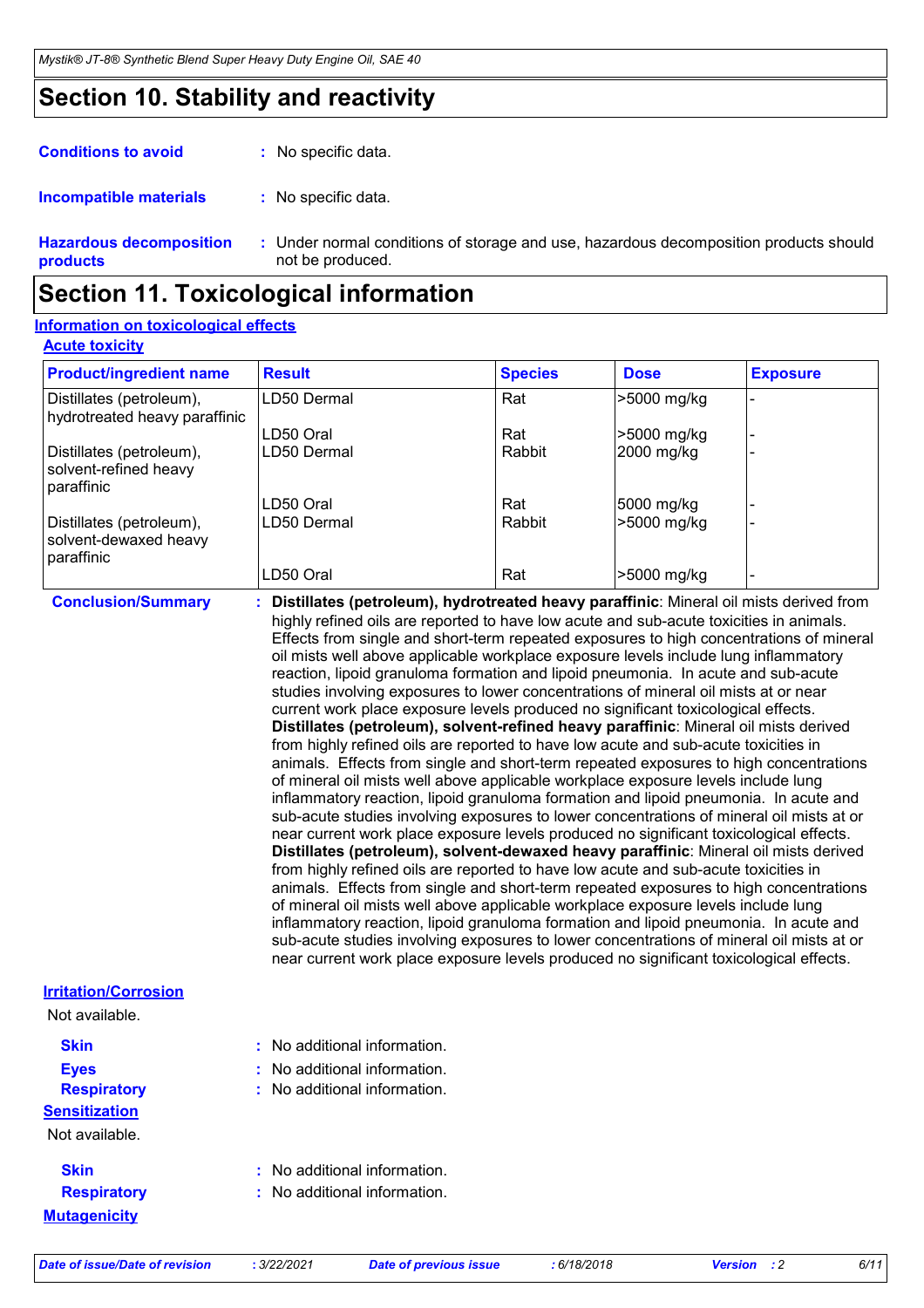### **Section 11. Toxicological information**

#### Not available.

#### **Conclusion/Summary :** No additional information.

#### **Carcinogenicity**

Not available.

**Conclusion/Summary : Distillates (petroleum), solvent-refined heavy paraffinic**: In long term studies (up to two years) no carcinogenic effects have been reported in any animal species tested.

#### **Classification**

| <b>Product/ingredient name</b>                                                           | <b>OSHA</b>                  | <b>IARC</b> | <b>NTP</b>                                          |             |             |      |
|------------------------------------------------------------------------------------------|------------------------------|-------------|-----------------------------------------------------|-------------|-------------|------|
| Distillates (petroleum),<br>solvent-refined heavy<br>paraffinic                          | -                            | 4           |                                                     |             |             |      |
| <b>Reproductive toxicity</b>                                                             |                              |             |                                                     |             |             |      |
| Not available.                                                                           |                              |             |                                                     |             |             |      |
| <b>Conclusion/Summary</b><br><b>Teratogenicity</b><br>Not available.                     | : No additional information. |             |                                                     |             |             |      |
| <b>Conclusion/Summary</b>                                                                | : No additional information. |             |                                                     |             |             |      |
| Specific target organ toxicity (single exposure)<br>Not available.                       |                              |             |                                                     |             |             |      |
| <b>Specific target organ toxicity (repeated exposure)</b><br>Not available.              |                              |             |                                                     |             |             |      |
| <b>Aspiration hazard</b><br>Not available.                                               |                              |             |                                                     |             |             |      |
| <b>Information on the likely</b><br>routes of exposure                                   |                              |             | : Routes of entry anticipated: Dermal.              |             |             |      |
| <b>Potential acute health effects</b>                                                    |                              |             |                                                     |             |             |      |
| <b>Eye contact</b>                                                                       |                              |             | : No known significant effects or critical hazards. |             |             |      |
| <b>Inhalation</b>                                                                        |                              |             | : No known significant effects or critical hazards. |             |             |      |
| <b>Skin contact</b>                                                                      |                              |             | No known significant effects or critical hazards.   |             |             |      |
| <b>Ingestion</b>                                                                         |                              |             | : No known significant effects or critical hazards. |             |             |      |
| Symptoms related to the physical, chemical and toxicological characteristics             |                              |             |                                                     |             |             |      |
| <b>Eye contact</b>                                                                       | : No specific data.          |             |                                                     |             |             |      |
| <b>Inhalation</b>                                                                        | : No specific data.          |             |                                                     |             |             |      |
| <b>Skin contact</b>                                                                      | : No specific data.          |             |                                                     |             |             |      |
| <b>Ingestion</b>                                                                         | : No specific data.          |             |                                                     |             |             |      |
| Delayed and immediate effects and also chronic effects from short and long term exposure |                              |             |                                                     |             |             |      |
| <b>Short term exposure</b>                                                               |                              |             |                                                     |             |             |      |
| <b>Potential immediate</b><br>effects                                                    | : Not available.             |             |                                                     |             |             |      |
| <b>Potential delayed effects</b>                                                         | : Not available.             |             |                                                     |             |             |      |
| Long term exposure<br><b>Potential immediate</b><br>effects                              | : Not available.             |             |                                                     |             |             |      |
| <b>Potential delayed effects</b>                                                         | : Not available.             |             |                                                     |             |             |      |
| <b>Date of issue/Date of revision</b>                                                    | : 3/22/2021                  |             | <b>Date of previous issue</b>                       | : 6/18/2018 | Version : 2 | 7/11 |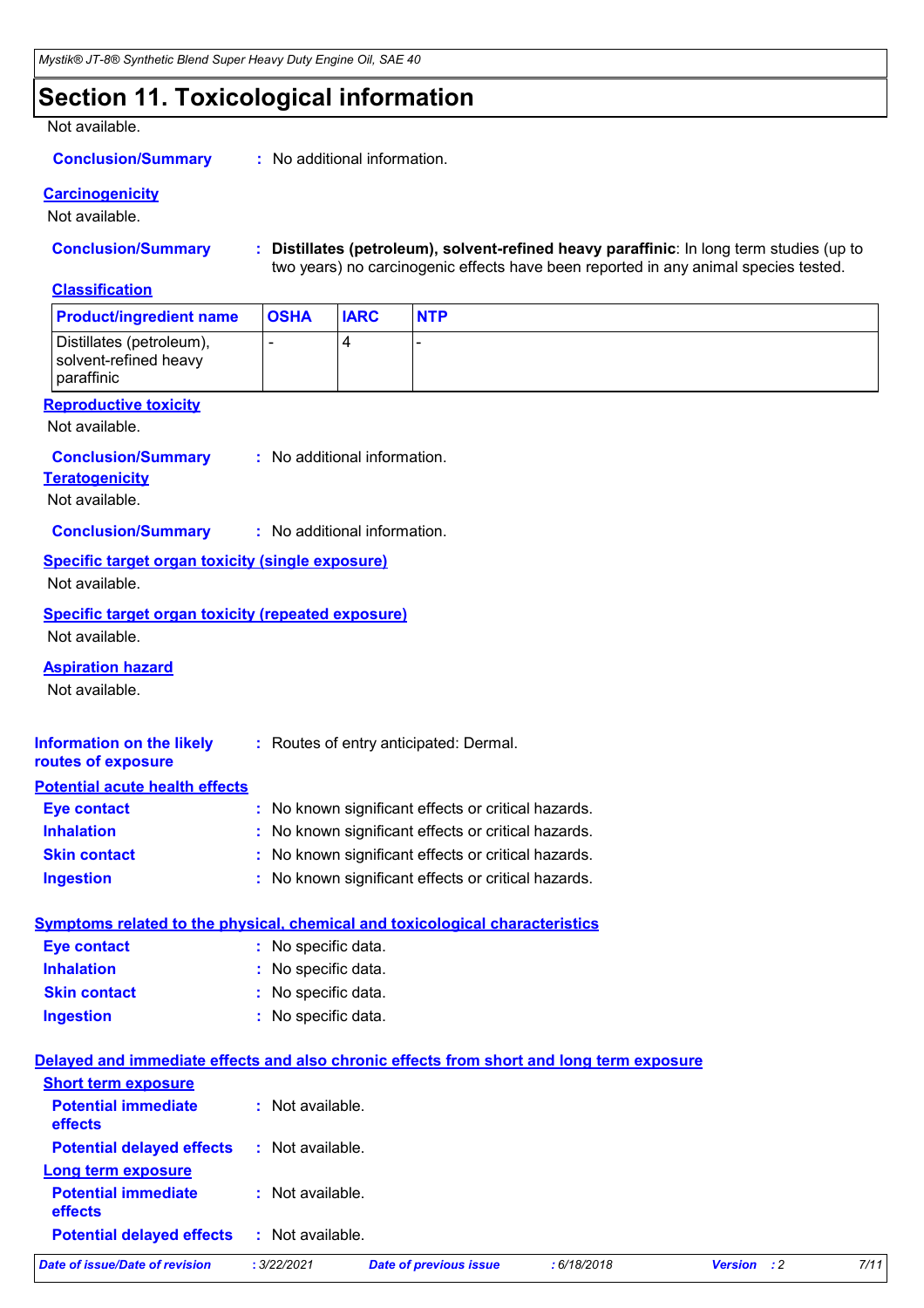### **Section 11. Toxicological information**

#### **Potential chronic health effects**

| Not available.               |                                                     |
|------------------------------|-----------------------------------------------------|
| <b>General</b>               | : No known significant effects or critical hazards. |
| <b>Carcinogenicity</b>       | : No known significant effects or critical hazards. |
| <b>Mutagenicity</b>          | : No known significant effects or critical hazards. |
| <b>Teratogenicity</b>        | : No known significant effects or critical hazards. |
| <b>Developmental effects</b> | : No known significant effects or critical hazards. |
| <b>Fertility effects</b>     | : No known significant effects or critical hazards. |
|                              |                                                     |

### **Section 12. Ecological information**

#### **Toxicity**

Not available.

**Conclusion/Summary :** Not available.

#### **Persistence and degradability**

**Conclusion/Summary :** Not available.

#### **Bioaccumulative potential**

| <b>Product/ingredient name</b>                                  | $\mathsf{LogP}_\mathsf{ow}$ | <b>BCF</b> | <b>Potential</b> |
|-----------------------------------------------------------------|-----------------------------|------------|------------------|
| Distillates (petroleum),<br>solvent-refined heavy<br>paraffinic | $3.9$ to 6                  |            | high             |

#### **Mobility in soil**

**Soil/water partition coefficient (KOC) :** Not available.

**Other adverse effects** : No known significant effects or critical hazards.

### **Section 13. Disposal considerations**

The generation of waste should be avoided or minimized wherever possible. Disposal of this product, solutions and any by-products should at all times comply with the requirements of environmental protection and waste disposal legislation and any regional local authority requirements. Dispose of surplus and non-recyclable products via a licensed waste disposal contractor. Waste should not be disposed of untreated to the sewer unless fully compliant with the requirements of all authorities with jurisdiction. Waste packaging should be recycled. Incineration or landfill should only be considered when recycling is not feasible. This material and its container must be disposed of in a safe way. Empty containers or liners may retain some product residues. Avoid dispersal of spilled material and runoff and contact with soil, waterways, drains and sewers. **Disposal methods :**

### **Section 14. Transport information**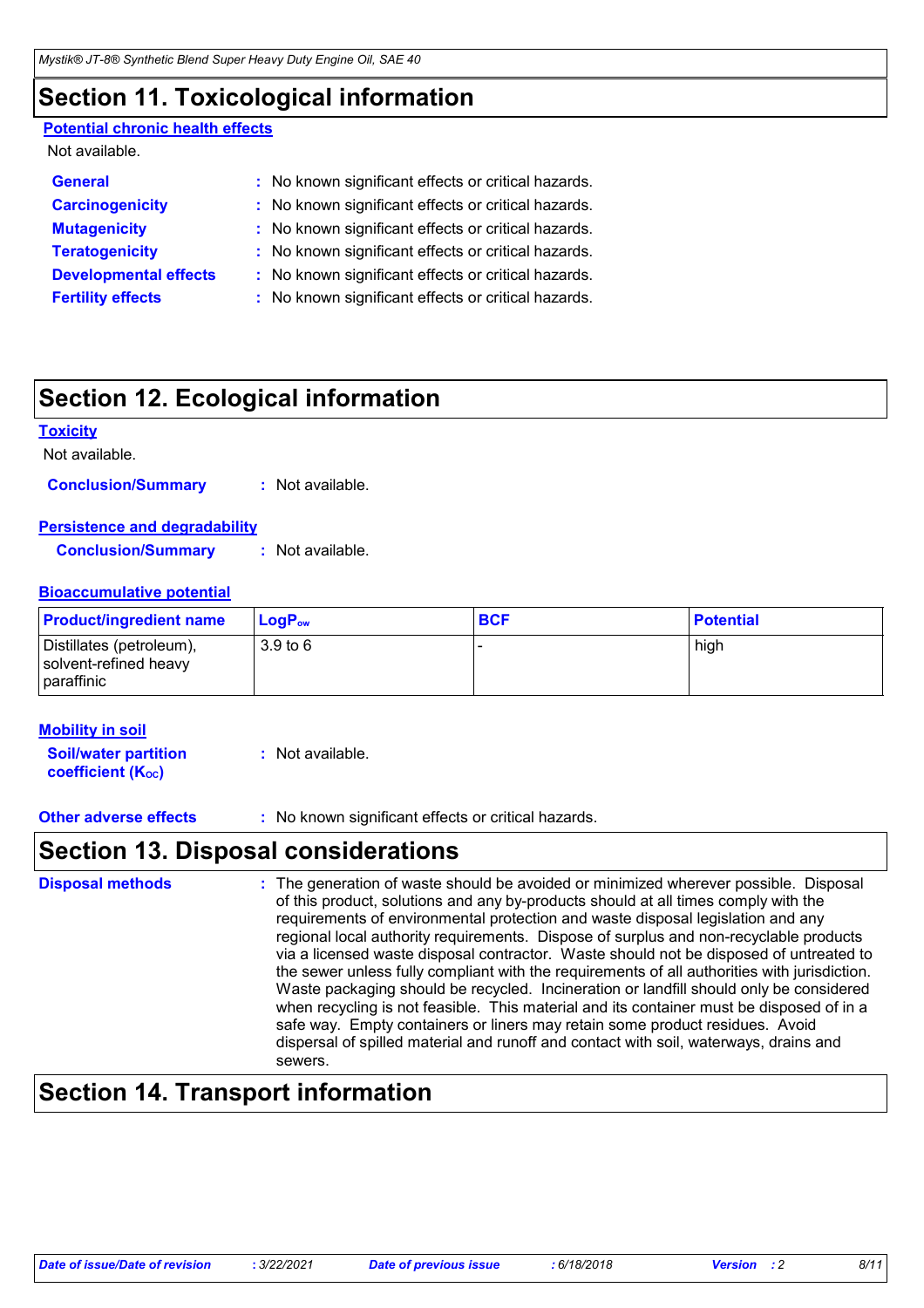### **Section 14. Transport information**

|                                      | <b>DOT Classification</b> | <b>IMDG</b>    | <b>IATA</b>              |
|--------------------------------------|---------------------------|----------------|--------------------------|
| <b>UN number</b>                     | Not regulated.            | Not regulated. | Not regulated.           |
| <b>UN proper</b><br>shipping name    |                           |                | -                        |
| <b>Transport</b><br>hazard class(es) |                           |                | -                        |
| <b>Packing group</b>                 | $\overline{\phantom{a}}$  |                | $\overline{\phantom{a}}$ |
| <b>Environmental</b><br>hazards      | No.                       | No.            | No.                      |

**Special precautions for user** : Transport within user's premises: always transport in closed containers that are upright and secure. Ensure that persons transporting the product know what to do in the event of an accident or spillage.

**Transport in bulk according :** Not available. **to Annex II of MARPOL and the IBC Code**

### **Section 15. Regulatory information**

**U.S. Federal regulations : United States inventory (TSCA 8b)**: All components are listed or exempted. **Clean Water Act (CWA) 307**: Phosphorodithioic acid, mixed O,O-bis(sec-Bu and isooctyl) esters, zinc salts **Clean Water Act (CWA) 311**: fumaric acid; ethylenediamine; vinyl acetate

This material is classified as an oil under Section 311 of the Clean Water Act (CWA) and the Oil Pollution Act of 1990 (OPA). Discharges or spills which produce a visible sheen on waters of the United States, their adjoining shorelines, or into conduits leading to surface waters must be reported to the EPA's National Response Center at (800) 424-8802.

#### **SARA 302/304**

#### **Composition/information on ingredients**

|                                  |                   |              | <b>SARA 302 TPQ</b> |               | <b>SARA 304 RQ</b> |                |
|----------------------------------|-------------------|--------------|---------------------|---------------|--------------------|----------------|
| <b>Name</b>                      | $\frac{9}{6}$     | <b>EHS</b>   | (lbs)               | (gallons)     | (lbs)              | (gallons)      |
| ethylenediamine<br>vinyl acetate | < 0.01<br>< 0.001 | Yes.<br>Yes. | 10000<br>1000       | 1337.1<br>129 | 5000<br>5000       | 668.5<br>644.8 |

**SARA 304 RQ :** 70681368.4 lbs / 32089341.2 kg [9633076.3 gal / 36465160.5 L]

#### **SARA 311/312**

#### **Classification :** Not applicable.

**Composition/information on ingredients**

No products were found.

#### **State regulations**

| : None of the components are listed. |  |  |  |  |  |  |
|--------------------------------------|--|--|--|--|--|--|
|                                      |  |  |  |  |  |  |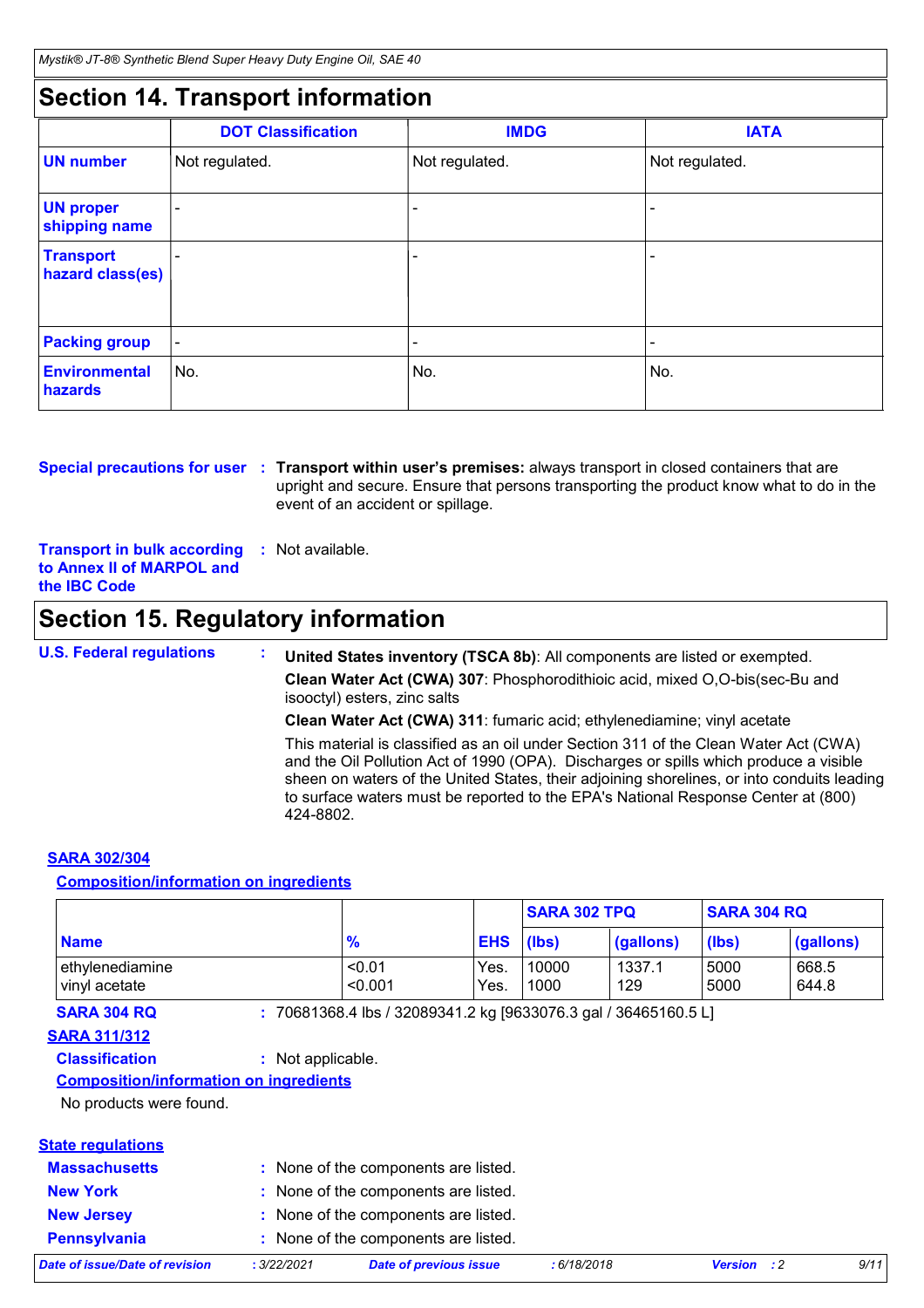### **Section 15. Regulatory information**

### **International regulations**

| <b>Inventory list</b>    |                                                                                                           |
|--------------------------|-----------------------------------------------------------------------------------------------------------|
| <b>United States</b>     | : All components are listed or exempted.                                                                  |
| <b>Australia</b>         | : All components are listed or exempted.                                                                  |
| <b>Canada</b>            | : All components are listed or exempted.                                                                  |
| <b>China</b>             | : All components are listed or exempted.                                                                  |
| <b>Europe</b>            | : All components are listed or exempted.                                                                  |
| <b>Japan</b>             | Japan inventory (ENCS): All components are listed or exempted.<br>Japan inventory (ISHL): Not determined. |
| <b>Malaysia</b>          | : Not determined.                                                                                         |
| <b>New Zealand</b>       | : All components are listed or exempted.                                                                  |
| <b>Philippines</b>       | : All components are listed or exempted.                                                                  |
| <b>Republic of Korea</b> | : All components are listed or exempted.                                                                  |
| <b>Taiwan</b>            | : Not determined.                                                                                         |
| <b>Thailand</b>          | : Not determined.                                                                                         |
| <b>Turkey</b>            | : Not determined.                                                                                         |
| <b>Viet Nam</b>          | Not determined.                                                                                           |

### **Section 16. Other information**

**National Fire Protection Association (U.S.A.)**



**Reprinted with permission from NFPA 704-2001, Identification of the Hazards of Materials for Emergency Response Copyright ©1997, National Fire Protection Association, Quincy, MA 02269. This reprinted material is not the complete and official position of the National Fire Protection Association, on the referenced subject which is represented only by the standard in its entirety.**

**Copyright ©2001, National Fire Protection Association, Quincy, MA 02269. This warning system is intended to be interpreted and applied only by properly trained individuals to identify fire, health and reactivity hazards of chemicals. The user is referred to certain limited number of chemicals with recommended classifications in NFPA 49 and NFPA 325, which would be used as a guideline only. Whether the chemicals are classified by NFPA or not, anyone using the 704 systems to classify chemicals does so at their own risk.**

### **Procedure used to derive the classification**

| <b>Classification</b>             |                | <b>Justification</b>                                                                                                                                                                                                                                                                                                                                                                                                                                                                                                                                   |  |
|-----------------------------------|----------------|--------------------------------------------------------------------------------------------------------------------------------------------------------------------------------------------------------------------------------------------------------------------------------------------------------------------------------------------------------------------------------------------------------------------------------------------------------------------------------------------------------------------------------------------------------|--|
| Not classified.                   |                |                                                                                                                                                                                                                                                                                                                                                                                                                                                                                                                                                        |  |
| <b>History</b>                    |                |                                                                                                                                                                                                                                                                                                                                                                                                                                                                                                                                                        |  |
| <b>Date of printing</b>           | : 3/22/2021    |                                                                                                                                                                                                                                                                                                                                                                                                                                                                                                                                                        |  |
| Date of issue/Date of<br>revision | : 3/22/2021    |                                                                                                                                                                                                                                                                                                                                                                                                                                                                                                                                                        |  |
| Date of previous issue            | : 6/18/2018    |                                                                                                                                                                                                                                                                                                                                                                                                                                                                                                                                                        |  |
| <b>Version</b>                    | $\therefore$ 2 |                                                                                                                                                                                                                                                                                                                                                                                                                                                                                                                                                        |  |
| <b>Key to abbreviations</b>       |                | $\therefore$ ATE = Acute Toxicity Estimate<br><b>BCF</b> = Bioconcentration Factor<br>GHS = Globally Harmonized System of Classification and Labelling of Chemicals<br>IATA = International Air Transport Association<br><b>IBC</b> = Intermediate Bulk Container<br><b>IMDG = International Maritime Dangerous Goods</b><br>LogPow = logarithm of the octanol/water partition coefficient<br>MARPOL = International Convention for the Prevention of Pollution From Ships, 1973<br>as modified by the Protocol of 1978. ("Marpol" = marine pollution) |  |

| Date of issue/Date of revision | .3/22/2021 | Date of previous issue | : 6/18/2018 | <b>Version</b> : 2 | 10/11 |
|--------------------------------|------------|------------------------|-------------|--------------------|-------|
|                                |            |                        |             |                    |       |